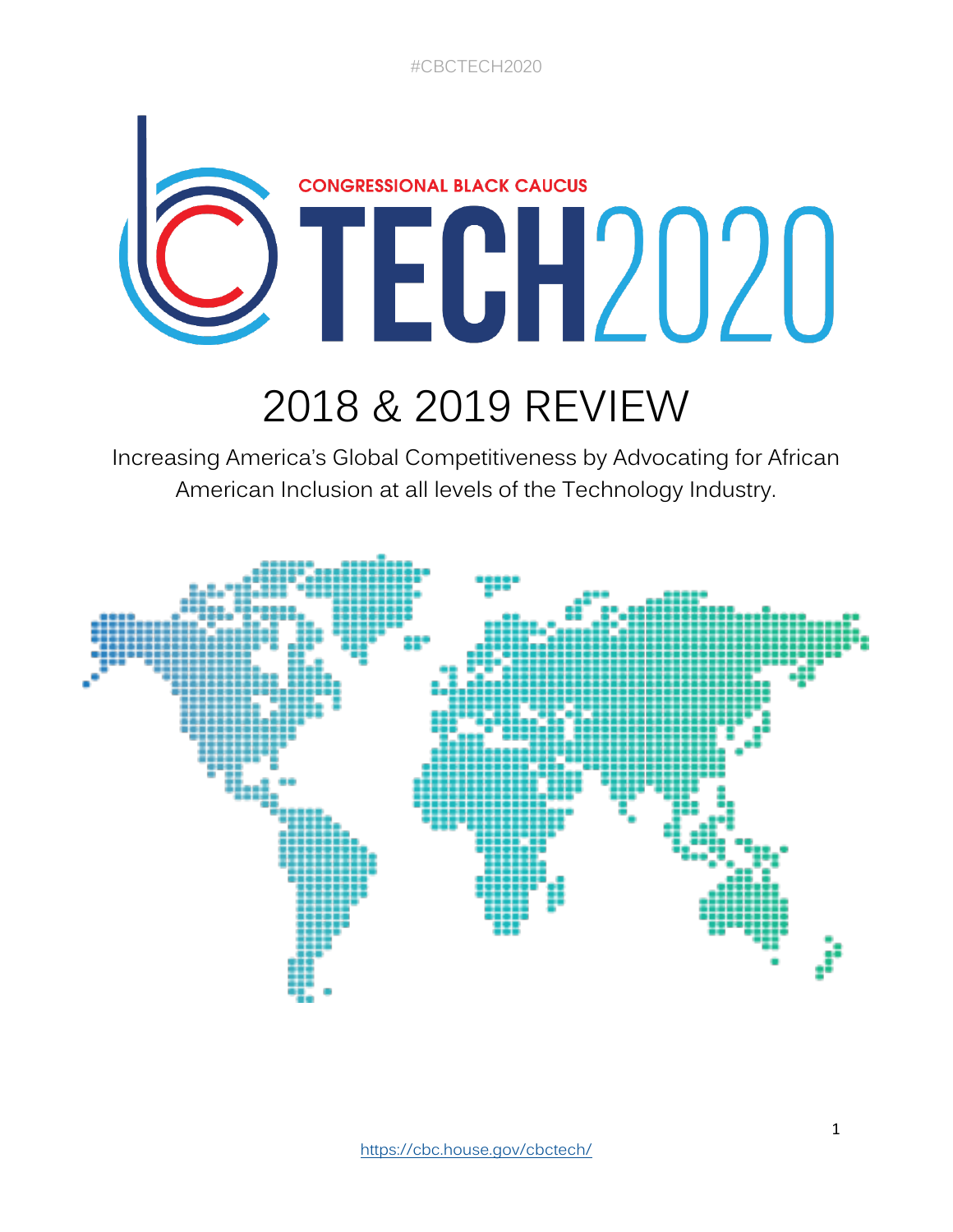### PERSPECTIVE:

For more than 44 years, the Congressional Black Caucus (CBC) has been on the frontlines of fighting for opportunity and equality. With the start of the 114th Congress, the CBC has developed an agenda centered on building an America that works for us all. Among our top priorities is ensuring corporate workforce diversity with a specific focus on increasing African American inclusion at all levels of the technology sector. The CBC and the tech industry share a common goal: To transform our society by unlocking the human potential to develop solutions that will improve our lives and those of generations to come. America has yet to reach its full potential to innovate. The lack of African American representation in tech means that many of our best and brightest – problem solvers, critical thinkers, and those that challenge conventional thinking – are not included. America's global competitiveness suffers as a result. The CBC is committed to changing the status quo and ensuring full African American representation in the technology sector. In May 2015, the Congressional Black Caucus, through its Diversity Taskforce, launched **TECH2020** to bring together the best minds in the tech, non-profit, education, and public sectors to chart a path forward to increase African American inclusion at all levels of the technology industry. Among guests present for the launch was Reverend Jesse Jackson, Founder and President of the Rainbow PUSH Coalition, which helped lead the way in pushing for greater data transparency and full representation of African Americans at Silicon Valley companies, and elsewhere. This review highlights the work of the initiative over the past year and includes our key principles, focus areas, findings from several meetings with key stakeholders from across the country, and highlights of companies who have taken the pledge as well as specific policy recommendations from CBC Members.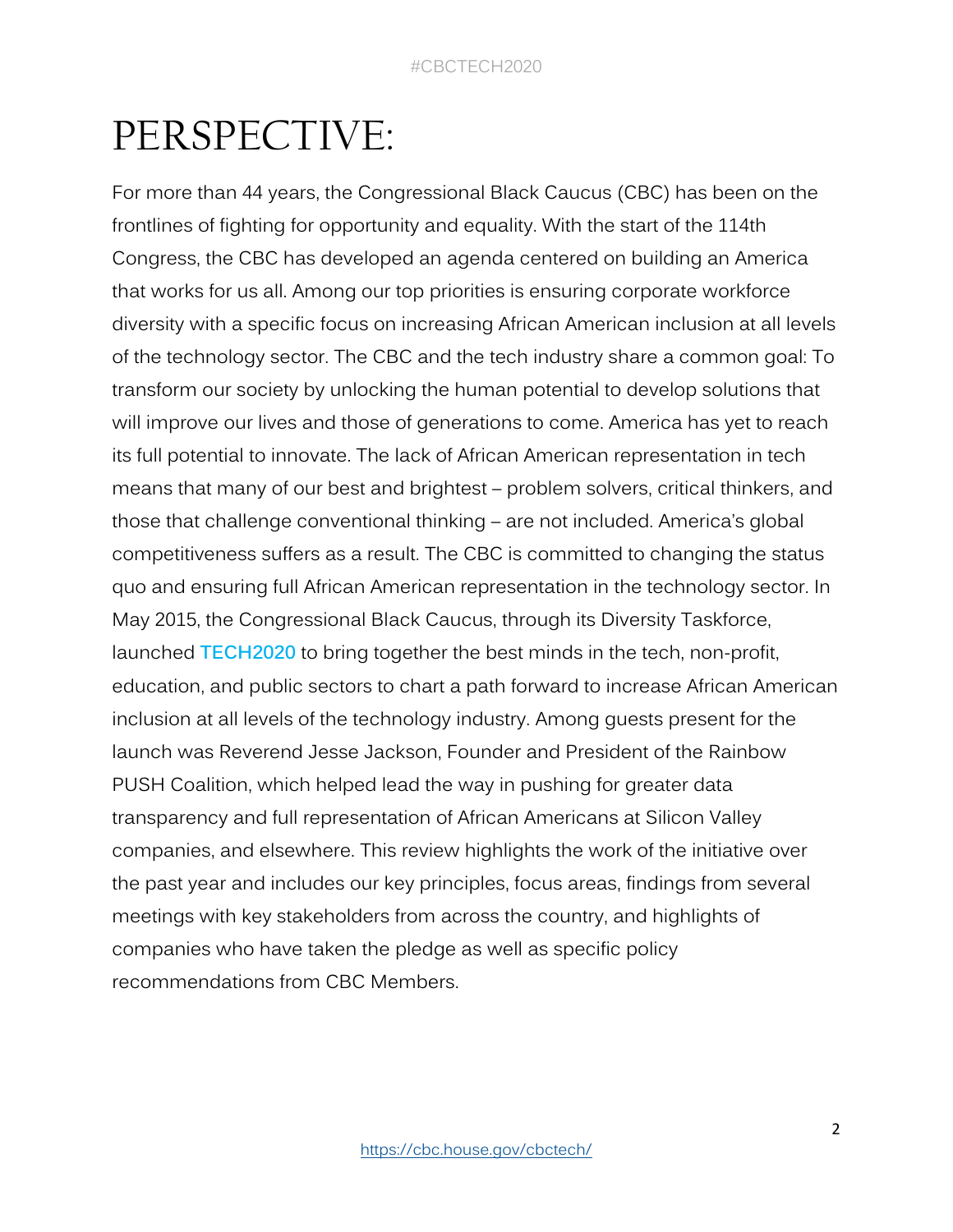#CBCTECH2020

### CBC DIVERSITY TASKFORCE MEMBERS



**Rep. Barbara Lee (CA– 13) Co-Chair**





**Rep. G. K. Butterfield (NC-01) Co-Chair**





**Rep. Maxine Waters (CA-43)**



**Rep. Sanford Bishop (GA-02) Rep. Eddie B. Johnson (TX-30) Rep. Bennie Thompson (MS-02)**





**Rep. Sheila Jackson Lee (TX-18) Rep. Emanuel Cleaver, II (MO-05)**



**Rep. Terri Sewell (AL-07)**



**Rep. Joyce Beatty (OH-03) Rep. Hakeem Jeffries (NY-08) Rep. Dwight Evans (PA-02)**





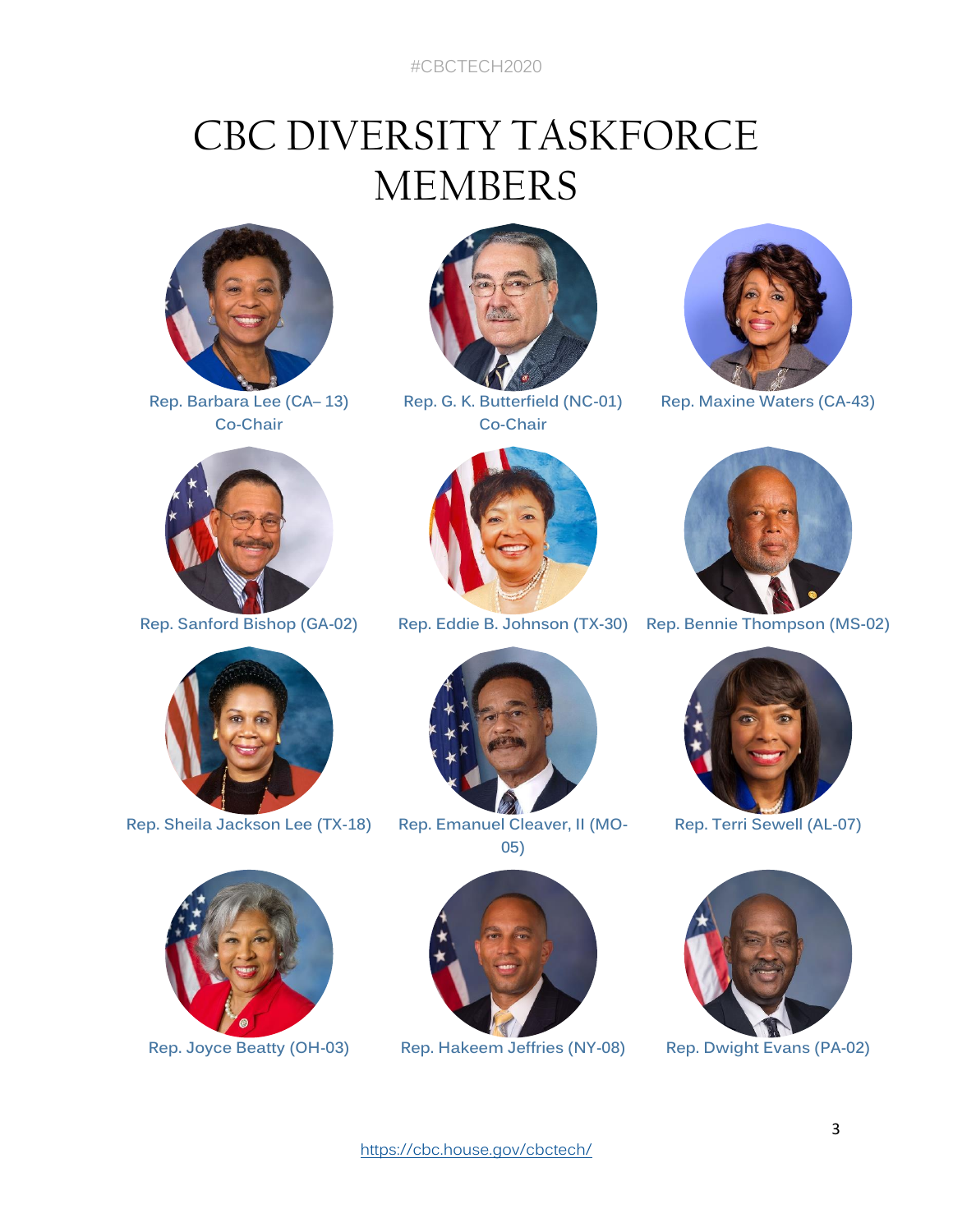# **SNAPSHOT: TECH2020**

CBC **TECH2020** is an initiative to bring together the best minds in the tech, nonprofit, education, and public sectors to increase African American inclusion at all levels of the technology industry.

#### **The Goal:**

Achieve full representation of African Americans at every level of the tech industry by 2020.

#### **Why 2020?**

The **Level Playing Field Institute** estimates that there will be 1.4 million new tech jobs by 2020, and 70 percent of those jobs will be unfilled at the current rate U.S. colleges and universities are producing qualified graduates for these specialized roles. African Americans are a largely untapped talent pool that can help close this gap.



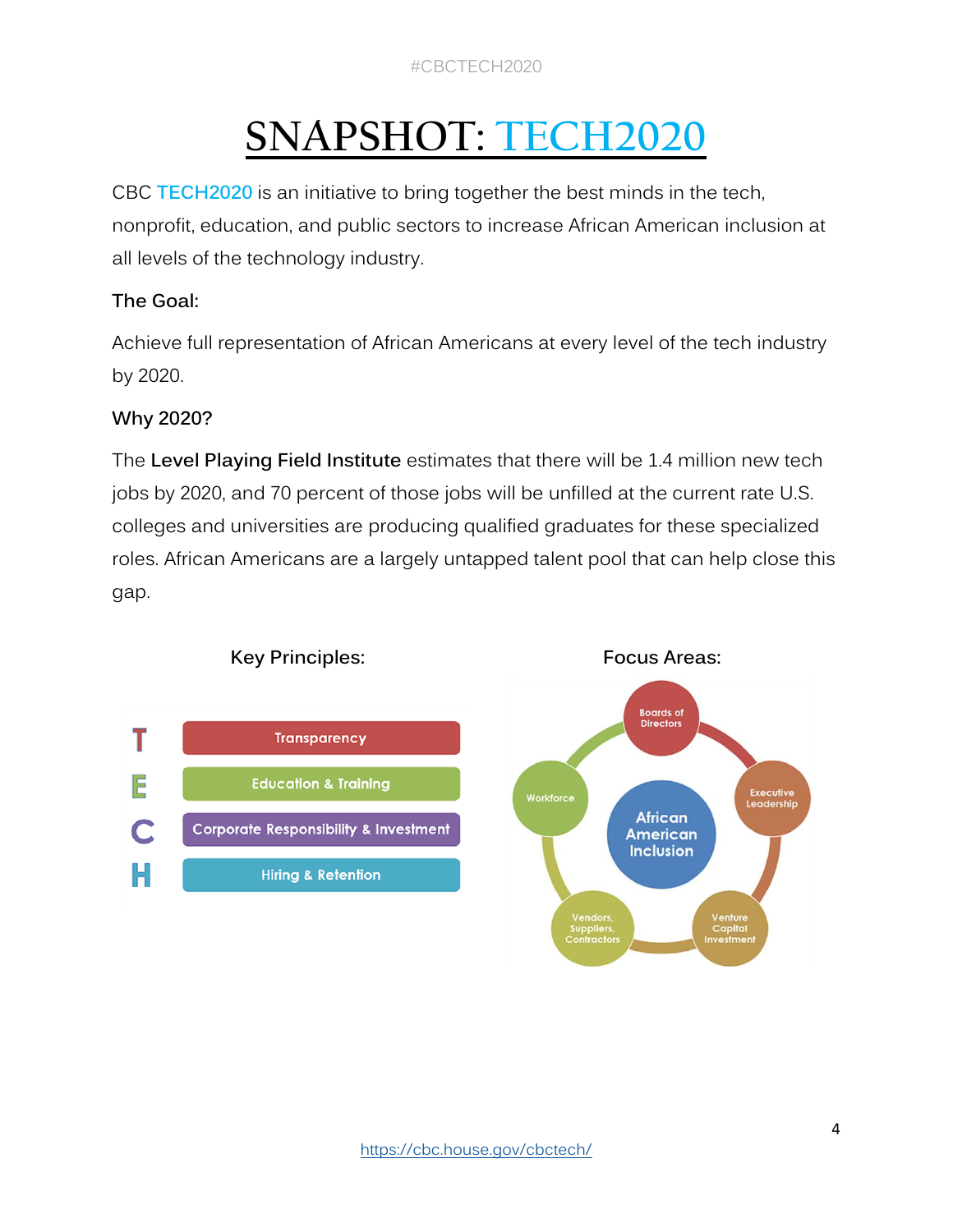# 2018-2019 Highlights\*

#### **Events**

| <b>Dates</b>     | <b>Event Name</b>                                   | Location              |  |  |
|------------------|-----------------------------------------------------|-----------------------|--|--|
| 2018             |                                                     |                       |  |  |
| April 29 - May 2 | <b>Silicon Valley Congressional Delegation Trip</b> | San Francisco, CA     |  |  |
| June 21          | <b>TECH2020 Apple Coding Event</b>                  | Washington, DC        |  |  |
| July 2           | Facebook Live Interview with the CEO/Founder of     | Durham, NC            |  |  |
|                  | Spokehub                                            |                       |  |  |
| August 14        | Make More Money - There's an App for That           | Durham, NC            |  |  |
| 2019             |                                                     |                       |  |  |
| March 28         | Privacy & Tech Panel                                | Washington, DC        |  |  |
| May 29 - 31      | <b>Rainbow Push Tech2020</b>                        | San Francisco, CA     |  |  |
| July 9           | <b>Artificial Intelligence Panel</b>                | Washington, DC        |  |  |
| July 16          | Seventh Annual Science, Technology,                 | Washington, DC        |  |  |
|                  | Engineering, the Arts, and Mathematics (STEAM)      |                       |  |  |
|                  | <b>Fair and Reception</b>                           |                       |  |  |
| July 25          | <b>HBCU TECH Summit</b>                             | Washington, DC        |  |  |
| July 24 - 17     | National Urban League Annual Conference             | Indianapolis, IN      |  |  |
| August 15-16     | <b>Executive Leadership Council Black Economic</b>  | Martha's Vineyard, MA |  |  |
|                  | Forum                                               |                       |  |  |
| November 7-10    | AfroTech                                            | Oakland, CA           |  |  |
| December 3-7     | <b>National Black Caucus of State Legislators</b>   | Fort Lauderdale, FL   |  |  |

#### **Meetings**

TECH2020 and various members of the CBC met with different stakeholders of a variety of companies to discuss several topics including, but not limited to: facial recognition, diversity and inclusion, STEM/STEAM education, and artificial intelligence.



<sup>\*</sup> Please note the Events, Meetings, Letters and Legislation highlighted above is not a comprehensive list for the 2018 – 2019 year in review.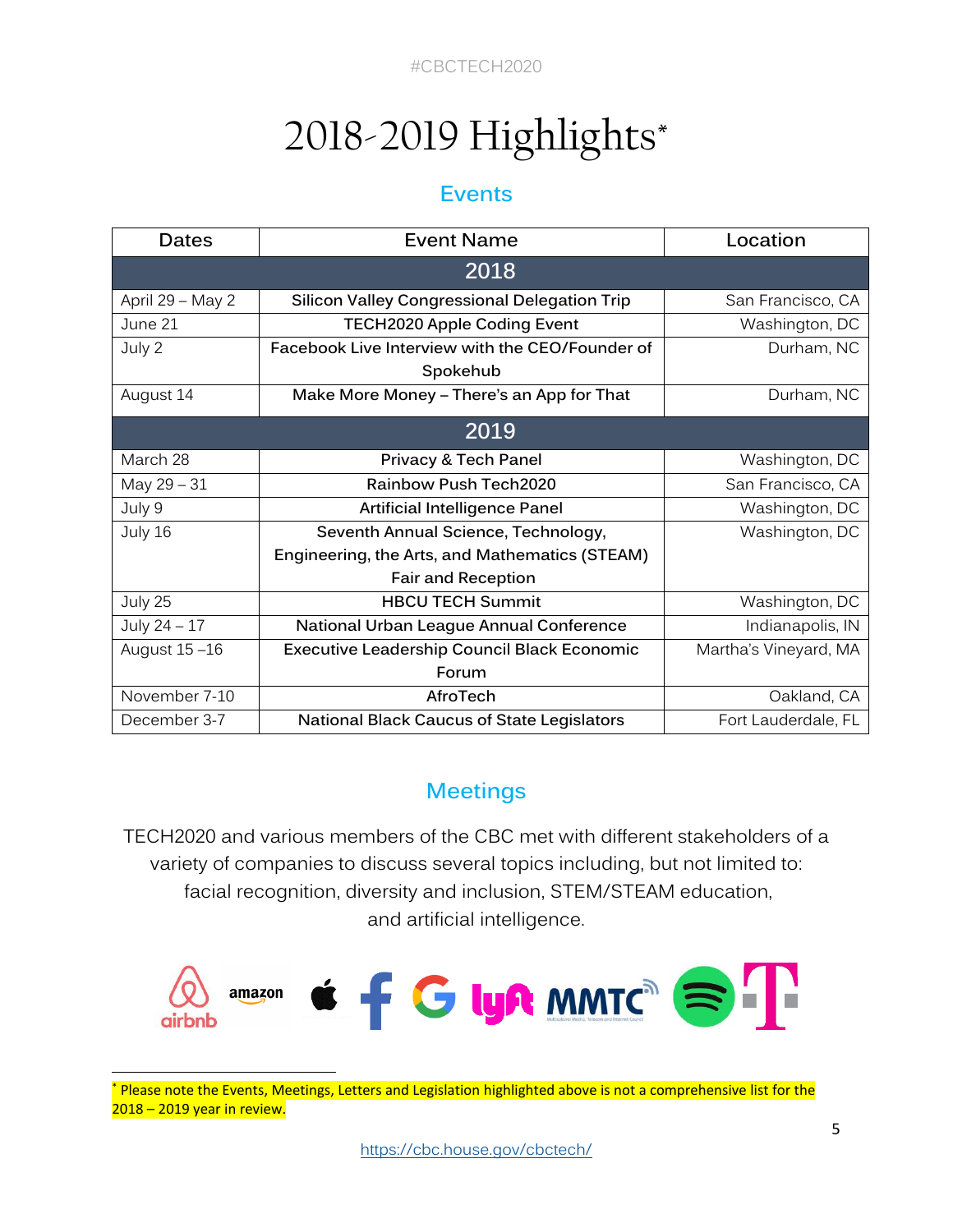#### **Letters**

| Dates             | Recipient                                      | Content                              |
|-------------------|------------------------------------------------|--------------------------------------|
| December 21, 2018 | Facebook                                       | Concerns regarding Senate            |
|                   |                                                | Intelligence report surrounding      |
|                   |                                                | Russian use of Facebook to           |
|                   |                                                | influence the 2016 U.S. election.    |
| April 16, 2019    | Sirius XM                                      |                                      |
| June 21, 2019     | Alphabet, Inc., Amazon.com, Inc., Apple, Inc., | Questioning of the diversity efforts |
|                   | Cisco Systems, Inc., Dell, Facebook, HP, Inc., | within each companies' legal         |
|                   | IBM Corp, Intel Corporation,                   | department.                          |
|                   | <b>Microsoft Corporation</b>                   |                                      |
| October 24, 2019  | Facebook                                       | Civil Rights Audit and Facebook's    |
|                   |                                                | Civil Rights Task Force              |

#### **Legislation**

| Bill $#$    | <b>Bill Name</b>                                       | Sponsor                                |
|-------------|--------------------------------------------------------|----------------------------------------|
| H.R. 1591   | 21st Century STEM for Girls and Underrepresented       | Rep. Beatty, Joyce (OH-3)              |
| S.1299      | <b>Minorities Act</b>                                  | Sen. Harris, Kamala (CA)               |
| H.R. 3173   | Promoting STEM in JROTC Act of 2019                    | Rep. Brown, Anthony G. (MD-4)          |
| H.R. 1586   | <b>BRIDGE Act of 2019</b>                              | Rep. Butterfield, G. K. (NC-01)        |
| H.R. 3957   | <b>Expanding Broadcast Ownership Opportunities Act</b> | Rep. Butterfield, G. K. (NC-01)        |
|             | of 2019                                                |                                        |
| H.R. 5564   | <b>Enhancing Broadcaster DIVERSITY Data Act</b>        | Rep. Clarke, Yvette D. (NY-09)         |
| H.R. 4642   | <b>Community Broadband Mapping Act</b>                 | Rep. Delgado, Antonio (NY-19)          |
| H. Res. 549 | Reaffirming the commitment to media diversity          | Rep. Demings, Val Butler (FL-10)       |
|             | and pledging to work with media entities and           |                                        |
|             | diverse stakeholders to develop common ground          |                                        |
|             | solutions to eliminate barriers to media diversity.    |                                        |
| H.R. 2528   | <b>STEM Opportunities Act of 2019</b>                  | Rep. Johnson, Eddie Bernice (TX-30)    |
| H. R. 1668  | IoT Cybersecurity Improvement Act of 2019              | Rep. Kelly, Robin L. (IL-02)           |
| H. R. 1485  | Computer Science for All Act of 2019                   | Rep. Lee, Barbara (CA-13)              |
| H. Res. 169 | Expressing the sense of the House of                   | Rep. Lee, Barbara (CA-13)              |
|             | Representatives regarding the need for increased       |                                        |
|             | diversity and inclusion in the tech sector, and        |                                        |
|             | increased access to opportunity in science,            |                                        |
|             | technology, engineering, arts, and mathematics         |                                        |
|             | (STEAM) education.                                     |                                        |
| H.R. 5748   | Jobs, On-the-Job "Earn-While-You-Learn" Training,      | Rep. Scott, David (GA-13)              |
|             | and Apprenticeships for Young African-Americans        |                                        |
|             | Act                                                    |                                        |
| H.R. 5486   | <b>Broadband Internet for Small Ports Act</b>          | Rep. Plaskett, Stacey E. (VI-At Large) |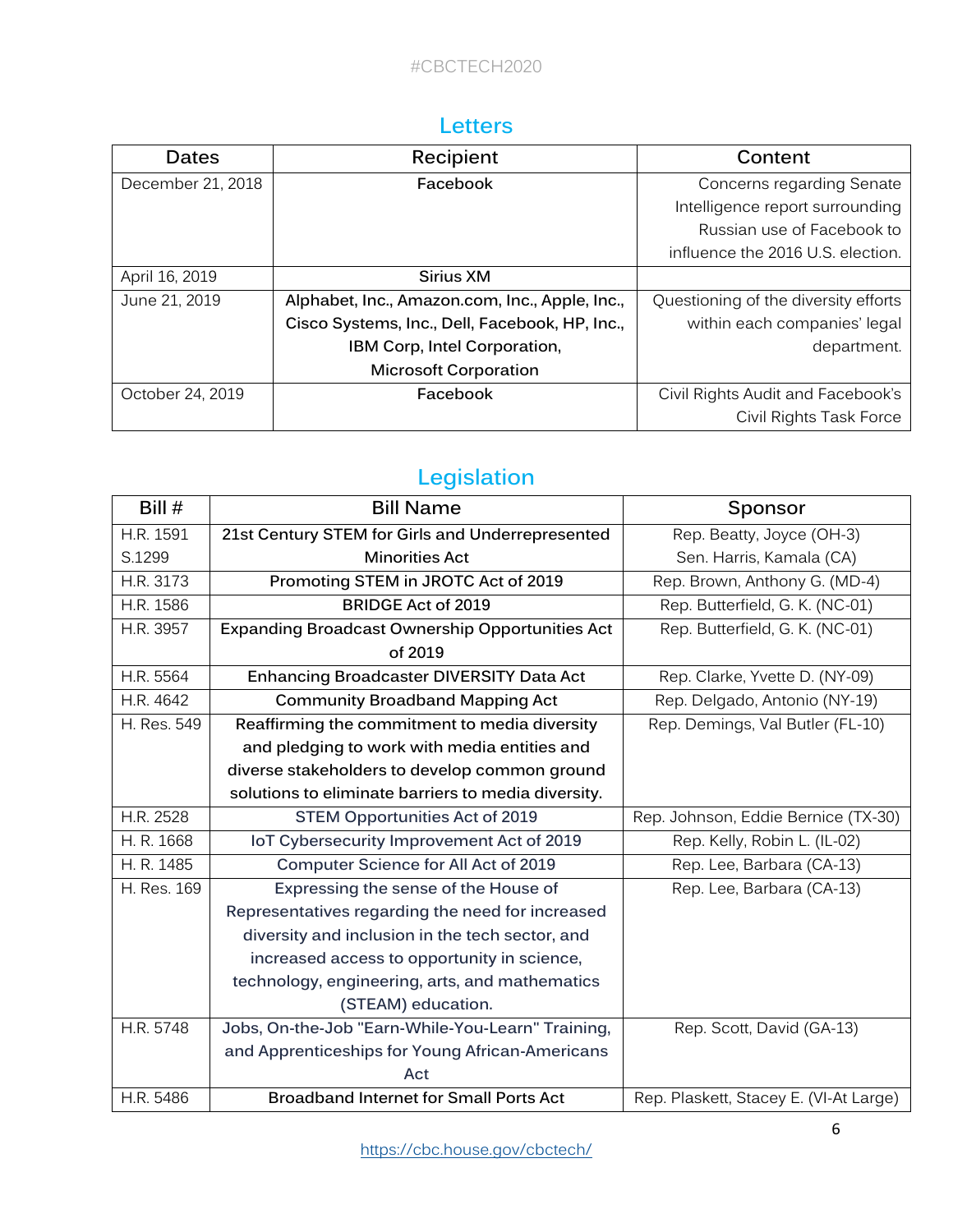#CBCTECH2020

## TECH2020 Through the Lens



Make More Money - There's an App for That HBCU TECH Summit







Privacy & Tech Panel **Artificial Intelligence Panel** 



2018 Congressional Delegation to Silicon Valley